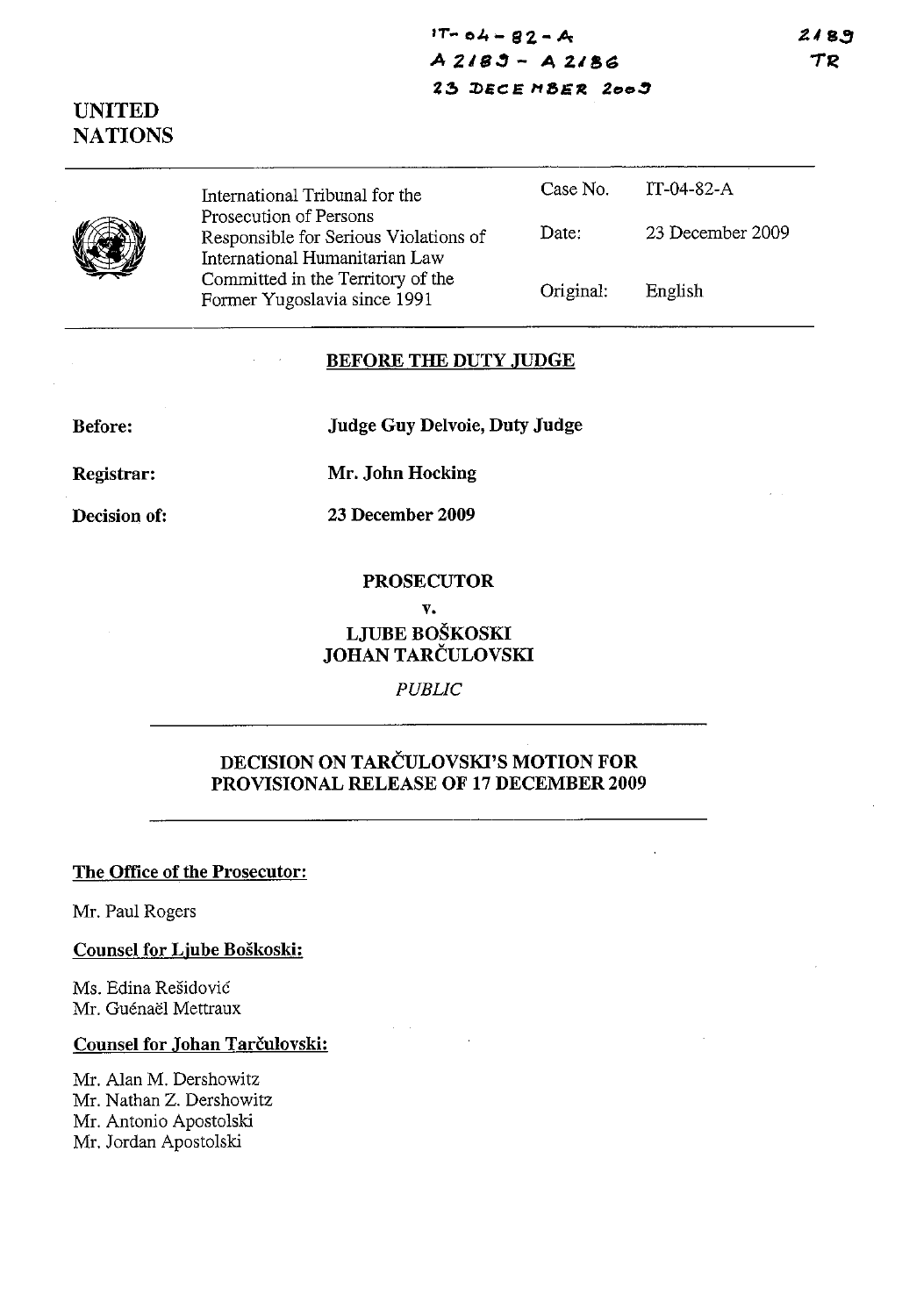**I, Guy DEL VOlE,** Judge of the International Tribunal for the Prosecution of Persons Responsible for Serious Violations of International Humanitarian Law Committed in the Territory of the former Yugoslavia since 1991 ("Tribunal"), acting in my current capacity as Duty Judge in accordance with Rule 28 of the Rules of Procedure and Evidence ("Rules");

**BEING SEIZED OF** the "Tarculovski Motion for Provisional Release to Meet his Legal Obligations with Annexes 1 and 2", filed on 17 December 2009 ("Motion") by Johan Tarčulovski ("Tarčulovski");

**NOTING** the "Prosecution Response Opposing Tarčulovski's Motion for Provisional Release with Annex", filed on 21 December 2009 ("Response"), in which the Prosecution opposes the Motion:<sup>1</sup>

**NOTING** that the Motion was filed only one week prior to the start of the period for which provisional release is sought;

**NOTING FURTHER** that the Motion was filed only one day before the commencement of the court recess, and was thus presented to Me, as the Duty Judge, pursuant to Rules 28(D)(ii) and 107 of the Rules;

**NOTING** that pursuant to Rules 28(D)(ii) and 107 of the Rules, where an application is made within the normal Registry hours and the Appeals Chamber is unavailable, it shall be dealt with by the Duty Judge if he is satisfied as to its urgency or that it is otherwise appropriate to do so in the absence of the Appeals Chamber;

**CONSIDERING** that in the Motion, Tarčulovski requests the Appeals Chamber to grant him provisional release to go to the Former Yugoslav Republic of Macedonia ("FYROM") for the period from 25 December 2009 to 2 January 2010,<sup>2</sup> in order for him to meet his legal obligations to obtain his new FYROM ID card and passport;<sup>3</sup>

**CONSIDERING** that Tarculovski argues that pursuant to Article 14 of the FYROM "Law for amending the Law on Personal National ID Card",<sup>4</sup> his old ID card will be valid only until 27 February 2010, and that the failure to acquire a new ID card will lead to penalties;<sup>5</sup>

<sup>&</sup>lt;sup>1</sup> In view of the requested period of provisional release, I consider that it is in the interests of justice to render this Decision before the expiration of the time-limit for Tarčulovski's reply.

 $<sup>2</sup>$  Motion, para. 16.</sup>

<sup>&</sup>lt;sup>3</sup> Motion, para. 6.

<sup>4</sup> Official Gazette of Republic of Macedonia No. *19/07.*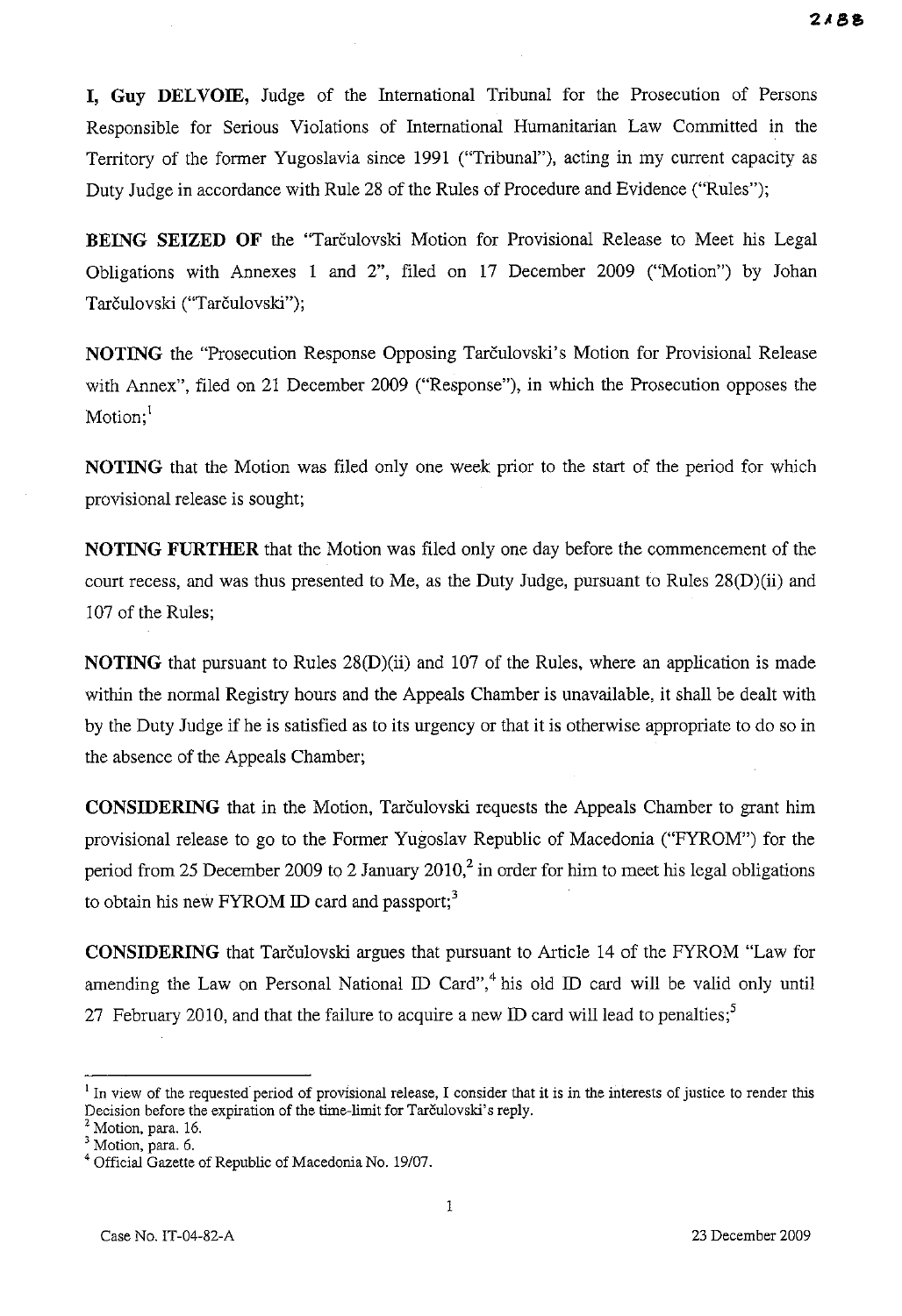**CONSIDERING FURTHER** that Tarculovski submits that a request for a "new ID card has to be submitted in person in the Administrative offices in the Ministry of Interior, according to the residence of the citizen"; $<sup>6</sup>$ </sup>

**CONSIDERING** that Tarculovski has not produced any evidence to substantiate his request for provisional release for the specific period from 25 December 2009 to 2 January 2010, albeit his submission that his ID card will be valid until 27 February 2010 according to the legislation of the  $FYROM:$ <sup>7</sup>

**CONSIDERING** that although the legislation of the FYROM in question concerning ID cards has been in force since the end of February 2007 and allows for the renewal of ID cards until the end of February 2010,<sup>8</sup> Tarčulovski has failed to provide any explanation or specific reason why the Motion was filed only one week prior to the start of the period for which provisional release is sought and one day before the commencement of the court recess, and could not be filed at an earlier stage;

**CONSIDERING FURTHER** that even if the Motion had to be filed that late, Tarčulovski has failed to provide any reason why his request for provisional release cannot be made for a later period, in January or February 2010 so as to allow the Appeals Chamber seized of the present case to deal with the request;

**CONSIDERING** that in reviewing an application for provisional release, it is incumbent of the court to balance the legitimate interest of the applicant to enjoy his personal freedom with criteria that may militate in favour of his detention on remand, such as the seriousness of the crimes with which he was charged, the risk of interference with witnesses or victims, or the chances that he will appear before the Tribunal; $<sup>9</sup>$ </sup>

**CONSIDERING** that, as a rule, such careful examination of an application for provisional release should be performed by the Appeals Chamber seized of the case;<sup>10</sup>

 $<sup>5</sup>$  Motion, paras 7-8, 11.</sup>

<sup>&</sup>lt;sup>6</sup> Motion, paras 10-11, referring to Annex 2, Letter from the Ministry of Interior.

 $1/7$  also note that the supporting documentation provided by the Prosecution shows that the deadline for renewing ID cards may be extended to April 2012, *see* Response, para. 5 and Annex A.

<sup>&</sup>lt;sup>8</sup> Motion, para. 8.

<sup>&</sup>lt;sup>9</sup> Prosecutor v. Rahim Ademi, Case No. IT-01-46-PT, Decision on the Defence Motion for Provisional Release, 21 December 2001 *("Ademi* Decision"), p. 3.

JO *Ibid.*